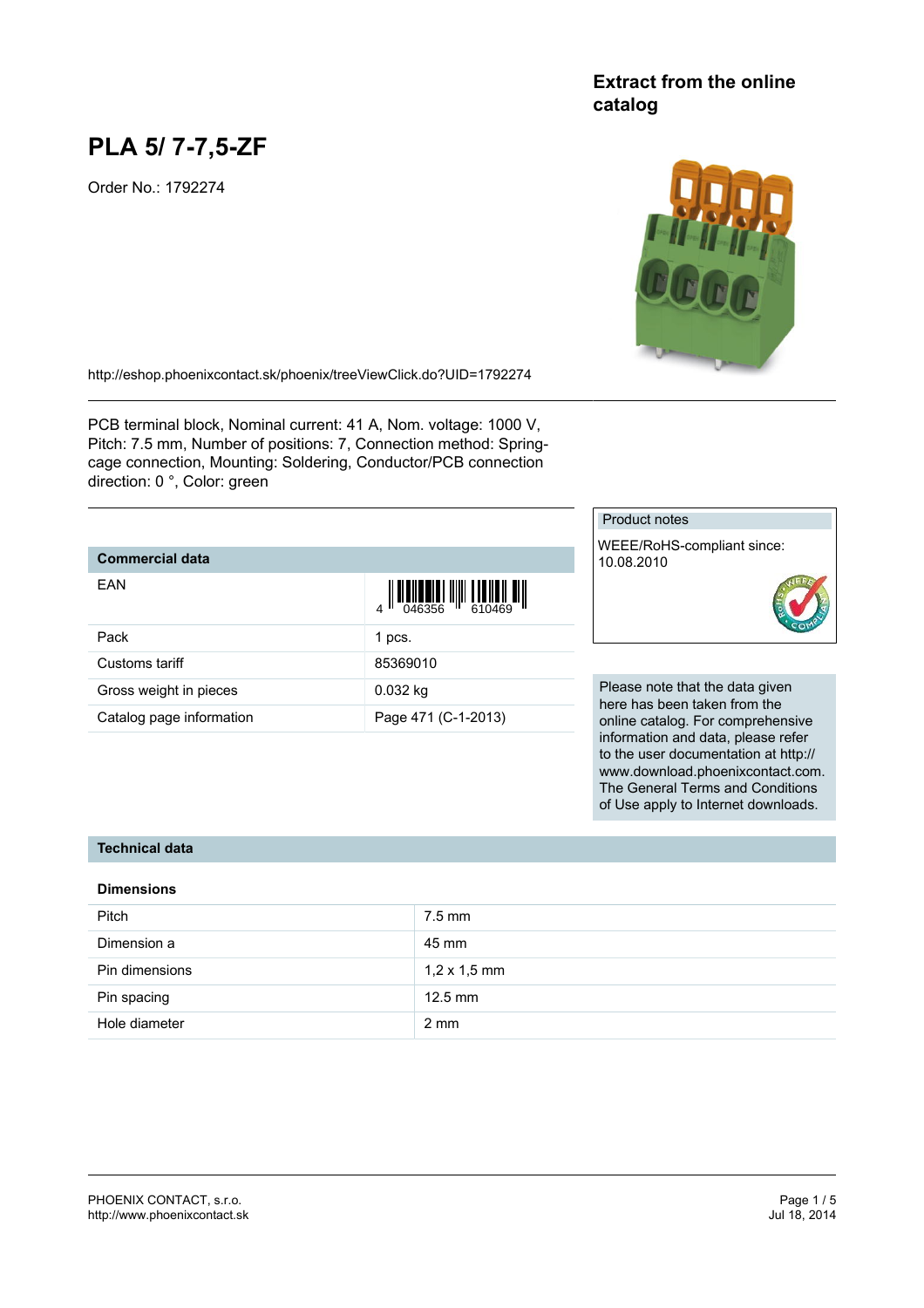| General                                 |                  |
|-----------------------------------------|------------------|
| Range of articles                       | <b>PLA 5/</b>    |
| Insulating material group               |                  |
| Rated surge voltage (III/3)             | 8 kV             |
| Rated surge voltage (III/2)             | 8 kV             |
| Rated surge voltage (II/2)              | 8 kV             |
| Rated voltage (III/3)                   | 1000 V           |
| Rated voltage (III/2)                   | 1000 V           |
| Rated voltage (II/2)                    | 1000 V           |
| Nominal current $I_N$                   | 41 A             |
| Nominal cross section                   | $6 \text{ mm}^2$ |
| Insulating material                     | <b>PA</b>        |
| Solder pin surface                      | Sn               |
| Inflammability class according to UL 94 | V <sub>0</sub>   |
| Stripping length                        | $12 \text{ mm}$  |
| Number of positions                     | 7                |

### **Connection data**

| Conductor cross section solid min.                                                         | $0.2$ mm <sup>2</sup> |
|--------------------------------------------------------------------------------------------|-----------------------|
| Conductor cross section solid max.                                                         | $6 \text{ mm}^2$      |
| Conductor cross section stranded min.                                                      | $0.2 \text{ mm}^2$    |
| Conductor cross section stranded max.                                                      | $6 \text{ mm}^2$      |
| Conductor cross section stranded, with ferrule<br>without plastic sleeve min.              | $0.2$ mm <sup>2</sup> |
| Conductor cross section stranded, with ferrule<br>without plastic sleeve max.              | $6 \text{ mm}^2$      |
| Conductor cross section stranded, with ferrule<br>with plastic sleeve min.                 | $0.2$ mm <sup>2</sup> |
| Conductor cross section stranded, with ferrule<br>with plastic sleeve max.                 | $6 \text{ mm}^2$      |
| Conductor cross section AWG/kcmil min.                                                     | 24                    |
| Conductor cross section AWG/kcmil max                                                      | 10                    |
| 2 conductors with same cross section, stranded,<br>TWIN ferrules with plastic sleeve, min. | $0.5$ mm <sup>2</sup> |
| 2 conductors with same cross section, stranded,<br>TWIN ferrules with plastic sleeve, max. | $2.5$ mm <sup>2</sup> |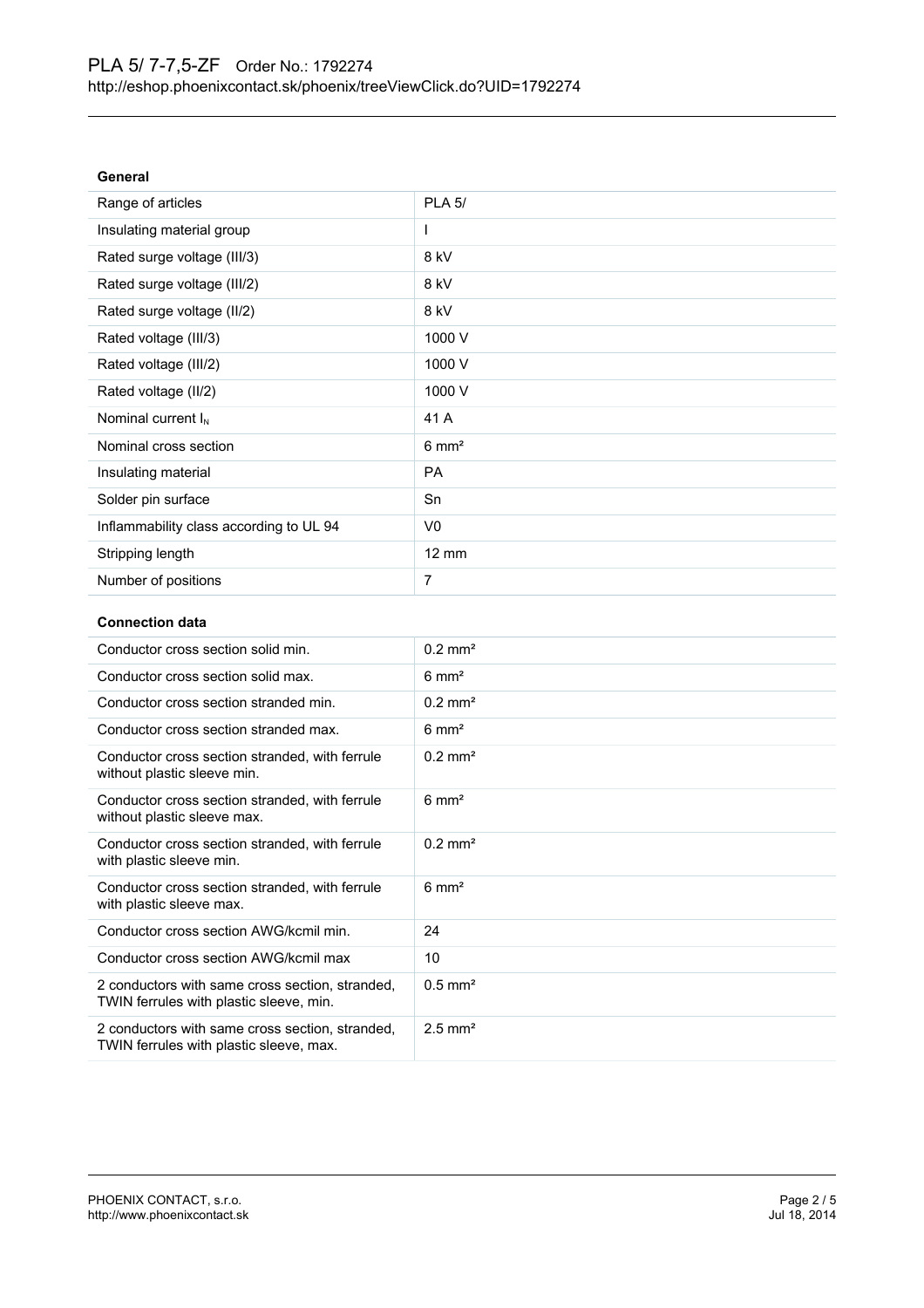**Certificates**



Certification **CERTIFICATE CULUS** Recognized

Certifications applied for: Certification Ex:

# **Drawings**

Drilling plan/solder pad geometry



# Diagram



# **Type: PLA 5/...-7,5-(ZF)**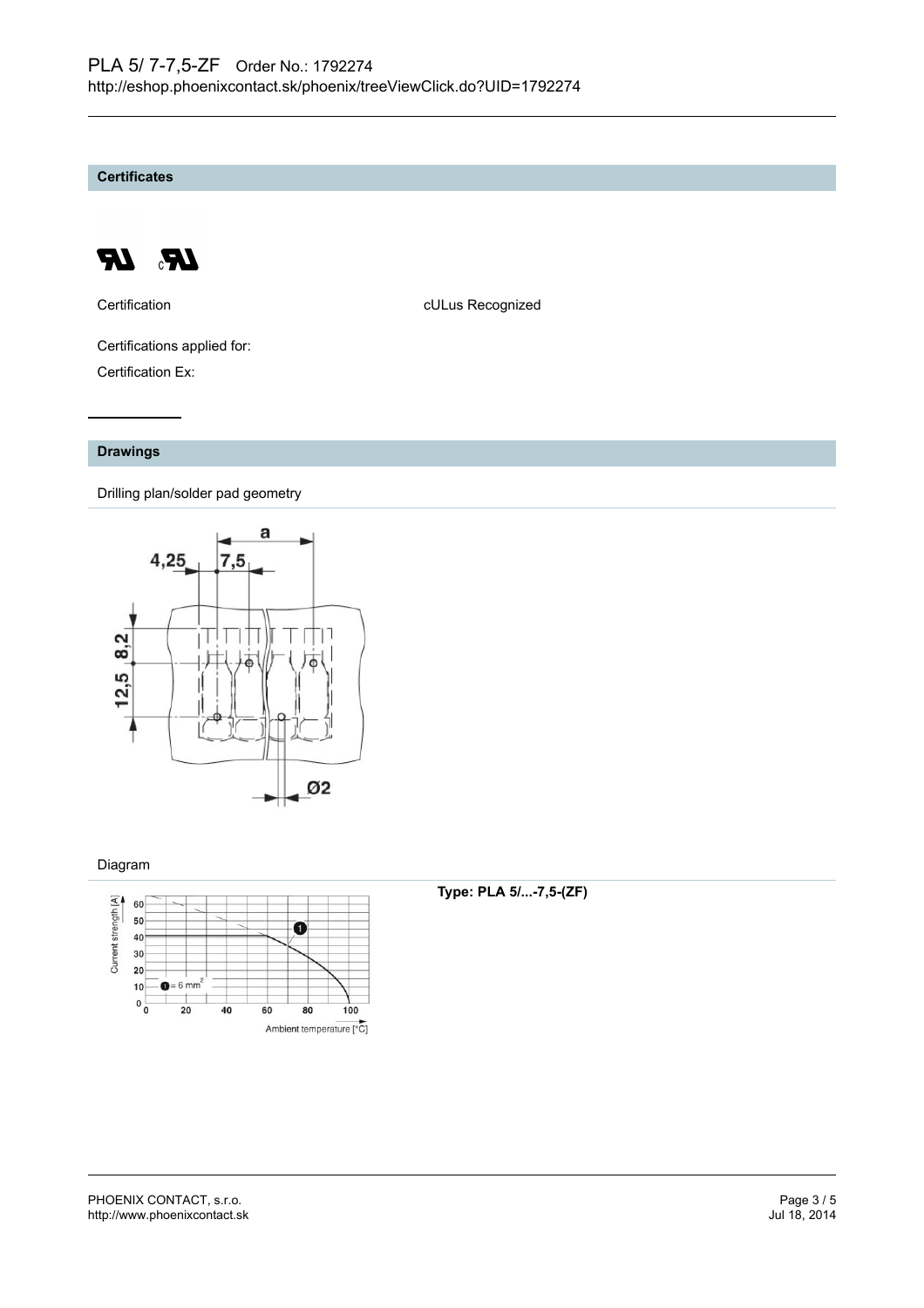Functional drawing









# Dimensioned drawing